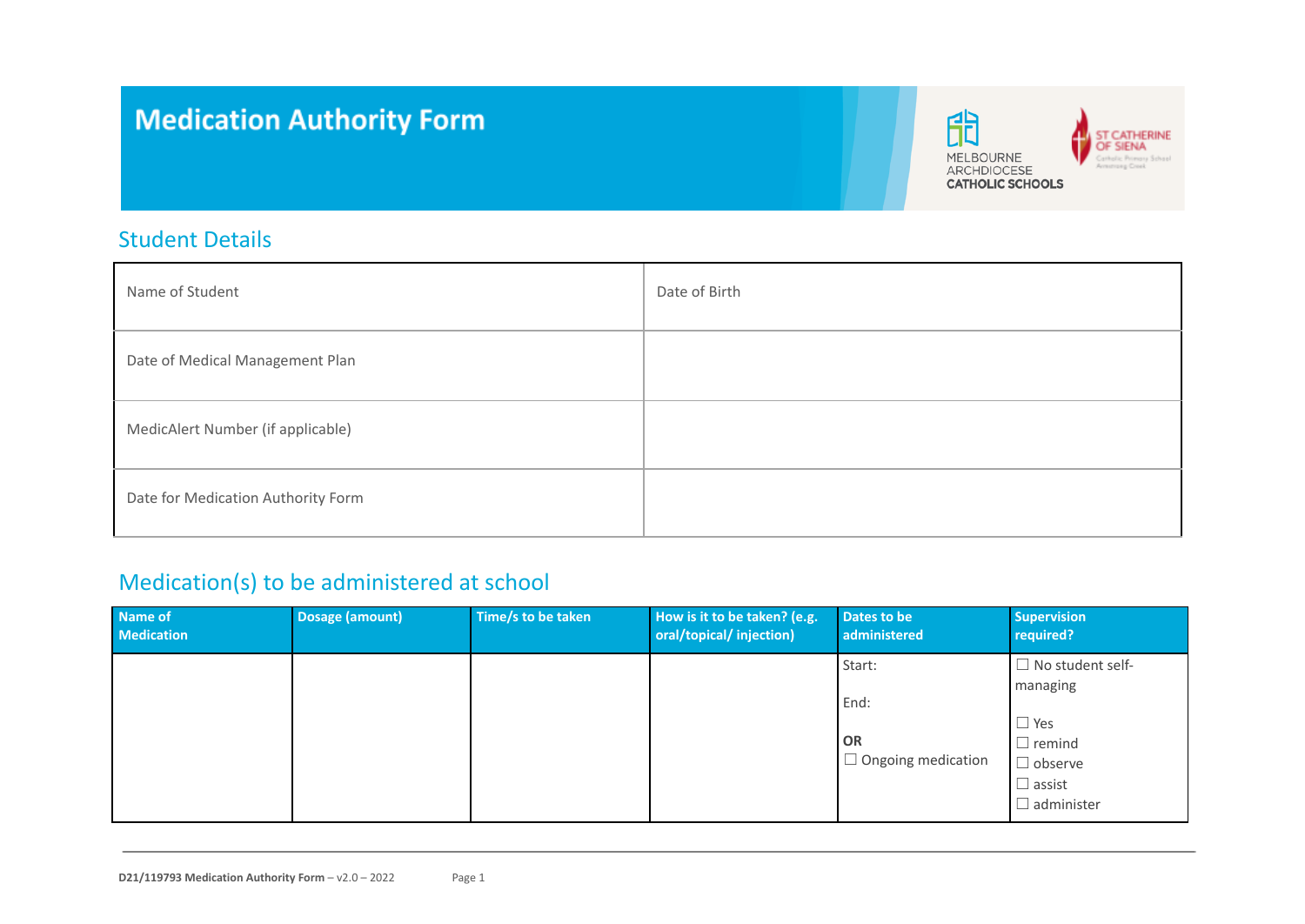|  |  | Start:<br>End:<br>$\Box$ Ongoing<br>Medication | $\Box$ No Student<br>Self-managing<br>$\Box$ Yes<br>$\Box$ Remind<br>$\Box$ Observe<br>$\Box$ Assist<br>$\Box$ Administer    |
|--|--|------------------------------------------------|------------------------------------------------------------------------------------------------------------------------------|
|  |  | Start:<br>End:<br>$\Box$ Ongoing<br>Medication | $\Box$ No Student<br>Self-managing<br>$\Box$ Yes<br>Remind<br>$\Box$<br>$\Box$ Observe<br>$\Box$ Assist<br>$\Box$ Administer |

## Medication taken to/stored at school

Indicate if there are any specific storage instructions for any medication:

Ensure that medication taken to school is in its original package with original labels. Please note School staff will seek emergency medical assistance if *concerned about a student's condition following medication*.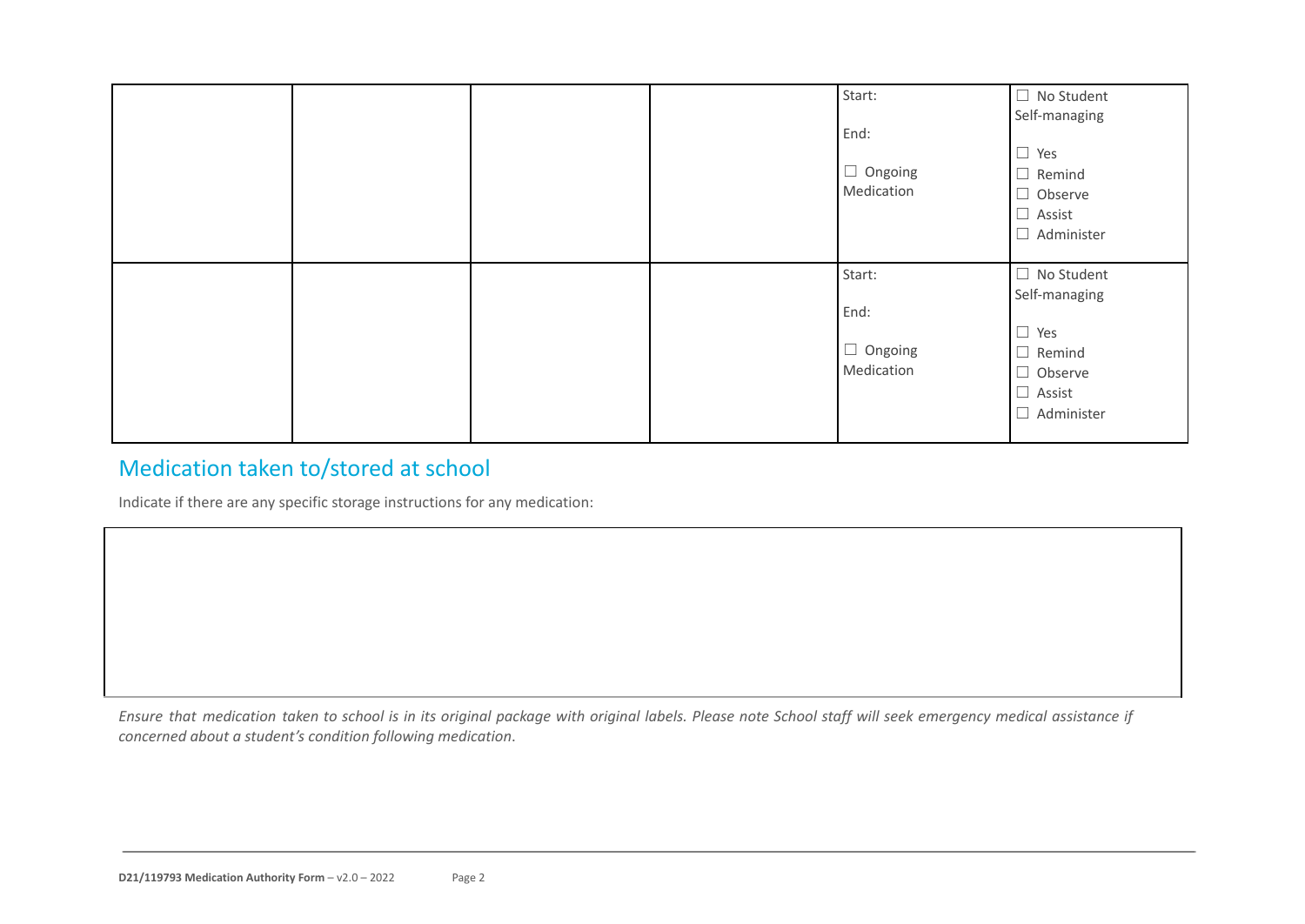Please outline the reasons the administration of medication is required. This should be supported by a Medical Management Plan for ongoing medical conditions or letter from the child's treating health practitioner:

## Privacy Statement

We collect personal and health information to plan for and support the health care needs of our students. Information collected will be used and disclosed in accordance with St Catherine of Siena Catholic Primary School's published Privacy Policy.

#### Authorisation to administer medication in accordance with this form

Name of authorised parent/guardian/carer:

| Parent Name              | Parent Name |
|--------------------------|-------------|
| Signature                | Signature   |
| Date                     | Date        |
| Health practitioner name |             |
| Practice Name            |             |
| Contact details          |             |